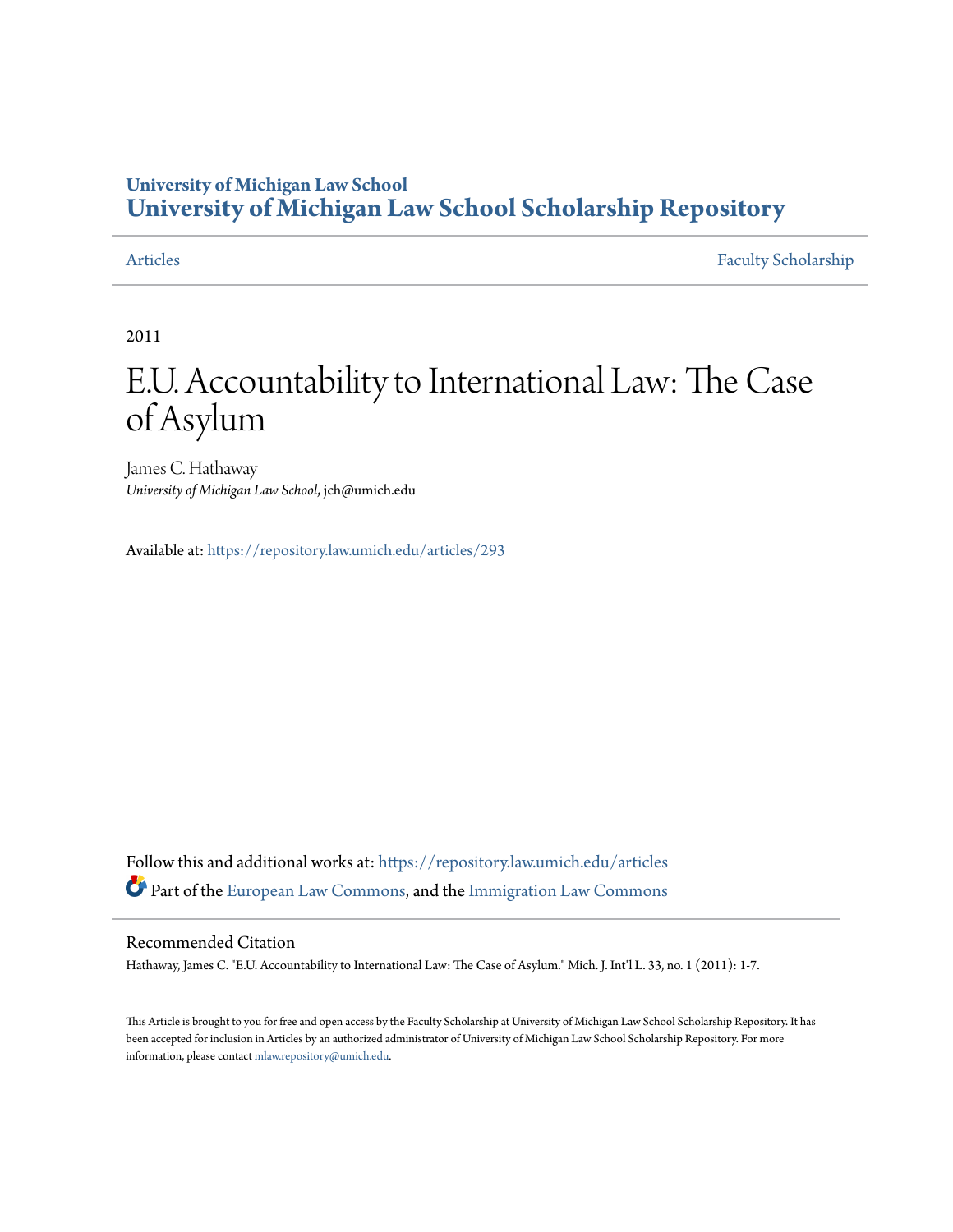## **E.U. ACCOUNTABILITY TO INTERNATIONAL LAW: THE CASE OF ASYLUM**

#### *James C. Hathaway\**

In one of his later published works, Eric Stein wrote that "[a]s in a modern administrative state, transparency in the Union is essential not only to inform member state parliaments and electorates, but also to help form an all-European debate and public opinion that are required to sustain advanced integration."' In his usual prescient way, Professor Stein captured the dilemma of the European Union as it has shifted from an amalgam of states seeking consensus in a largely behind-closed-doors way to what many would see as an emerging federal state. With its undoubted ability to project power, will the European Union effectively transform its processes to ensure that its state-like power is subject to meaningful constraints and accountabil**ity,** in particular those set **by** the rules of public international law?

In the **field** of refugee law, the signs were initially ominous. The earliest foray of the European Union in the field was the Dublin Convention<sup>2</sup> and its successor Dublin Regulation.<sup>3</sup> These agreements purport to force most persons from outside the Union to seek asylum in only one designated E.U. country-whether or not that country applies the refugee definition faithful**ly,** implements refugee rights with integrity, or has a process in place that meets the duty to ensure that refugees are both recognized and protected as required **by** international law.4 Despite the fact that each member state continues to have independent obligations under international refugee law, including to consider the protection needs of any refugee coming under its jurisdiction,<sup>5</sup> the Dublin regime opts for efficiency within the European Union at the cost of willful blindness to international law. While the Refugee Convention allows a state to divest itself of presumptive protection

James E. and Sarah A. Degan Professor of Law, University of Michigan Law School. The research assistance of Paul McDonough is acknowledged with appreciation.

**I.** Eric Stein, *Comments on the European Union: Transparency and Human Rights, in* **INTERNATIONAL** TRADE **AND HUMAN** RIGHTS: **FOUNDATIONS AND** CONCEPTUAL ISSUES 285, 285 (Frederick M. Abbott et al. eds., 2006).

<sup>2.</sup> Convention Determining the State Responsible for Examining Applications for Asylum Lodged in One of the Member States of the European Communities (Dublin Convention), June **15,** 1990,1997 O.J. (C 254) 1.

<sup>3.</sup> Council Regulation (EC) 343/2003 of 18 February 2003, 2003 O.J. (L 50) 1 [hereinafter Dublin Regulation].

<sup>4.</sup> *See generally* **HEMME** BATTJES, **EUROPEAN** ASYLUM **LAW AND INTERNATIONAL** LAW 419 (2006).

<sup>5.</sup> **JAMES C.** HATHAWAY, THE RIGHTS OF **REFUGEES UNDER INTERNATIONAL LAW 160** (2005).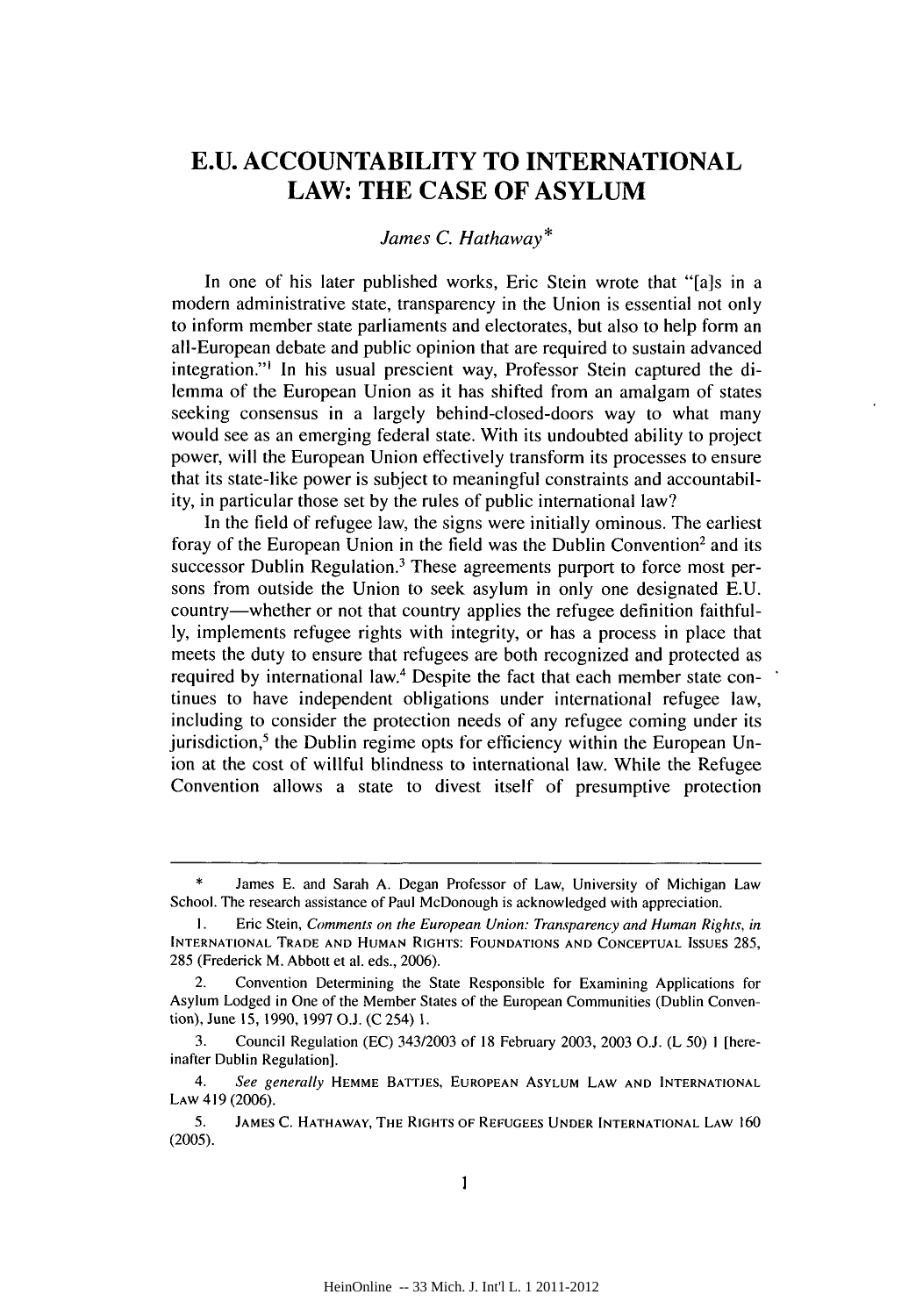responsibilities only if the refugee's rights are not thereby compromised,<sup>6</sup> the European Union's Dublin regime mandates no such inquiry. Instead, it usually requires that anyone seeking refugee protection be sent to the first E.U. state with which she had physical contact,<sup> $\prime$ </sup> whatever the strengths or weaknesses of that country's asylum system.

It was only when courts in the United Kingdom refused to authorize the sending of asylum seekers to France and Germany on the grounds that those states misapplied international refugee law—specifically, by refusing recognition of refugee status to persons at risk of nonstate persecution<sup>8</sup>—that the European Union at last felt the need to inject some measure of accountability to law into its asylum regime. Realizing that (at least British) courts would effectively trump the willful blindness model in ways that would cripple its efficiency, the Union negotiated and implemented a series of binding directives that codify baseline understandings of refugee status and establish a broader "subsidiary protection" class;<sup>9</sup> define the rights of persons while seeking protection<sup>10</sup> and once recognized as members of the protected class;<sup>11</sup> and stipulate the procedures by which protection is to be implemented.<sup>12</sup> Framed as "minimum standards,"<sup>13</sup> and explicitly subordinate to Refugee Convention requirements,<sup>14</sup> these directives have since 2009

6. **Id.** at 331-33; cf Convention Relating to the Status of Refugees art. 33, July 28, 1951, 189 U.N.T.S. 137 (entered into force Apr. 22, 1954) [hereinafter Refugee Convention].

<sup>7.</sup> Dublin Regulation, *supra* note 3, art.  $10(1)$ . The regulation sets out a hierarchy of responsibility determination criteria in Articles 6-13. The presence of family or issuance of a residence permit or visa, for example, will take precedence over first physical contact. **Id.** arts. 6-9.

<sup>8.</sup> R v. Sec'y of State for the Home Dep't (Ex parte Adan), [2001] 2 A.C. 477 (H.L.) 508-10, 518 (citing to the U.K. House of Lord's adoption of the "protection" approach to nonstate persecution found in Adan v. Sec'y of State for the Home Dep't, [1999] 1 A.C. 293 (H.L.), and contrasting that with the state-centric "accountability" approach employed by France and Germany). See also R (Yogathas) v. Sec'y of State for the Home Dep't, [2002] UKHL 36, [9], [58]-[59], [2003] 1 A.C. 920 (H.L) 927, 941 (conceding that only "significant differences" of interpretation can prevent removal to a partner state, while insisting that "the most anxious scrutiny" be applied before removal is authorized).

<sup>9.</sup> Council Directive 2004/83/EC of 29 April 2004, 2004 O.J. (L 304) 12 [hereinafter Qualification Directive].

<sup>10.</sup> Council Directive 2003/9/EC of 27 January 2003, 2003 **O.J.** (L 31) 18 [hereinafter Reception Directive].

<sup>11.</sup> Qualification Directive, *supra* note 9, arts. 20–34. Here, the term "refugee" is used to encompass both Convention refugees and persons who meet the Qualification Directive's standards for subsidiary protection.

<sup>12.</sup> Council Directive 2005/85/EC of 1 December 2005, 2005 0.3. (L 326) 13 [hereinafter Asylum Procedures Directive].

<sup>13.</sup> Qualification Directive, *supra* note 9, art. 3; Asylum Procedures Directive, *supra* note 12, art. 5; Reception Directive, *supra* note 10, art. 4.

<sup>14.</sup> Consolidated Version of the Treaty on the Functioning of the European Union art. **78,** May **9,** 2008, 2008 **O.J.** (C 115) 47 [hereinafter **TFEU]** (requiring the development of "a common policy on asylum" that "must be in accordance with" the Refugee Convention). The E.U. asylum measures state as a primary aim "the full and inclusive application" of the Refu-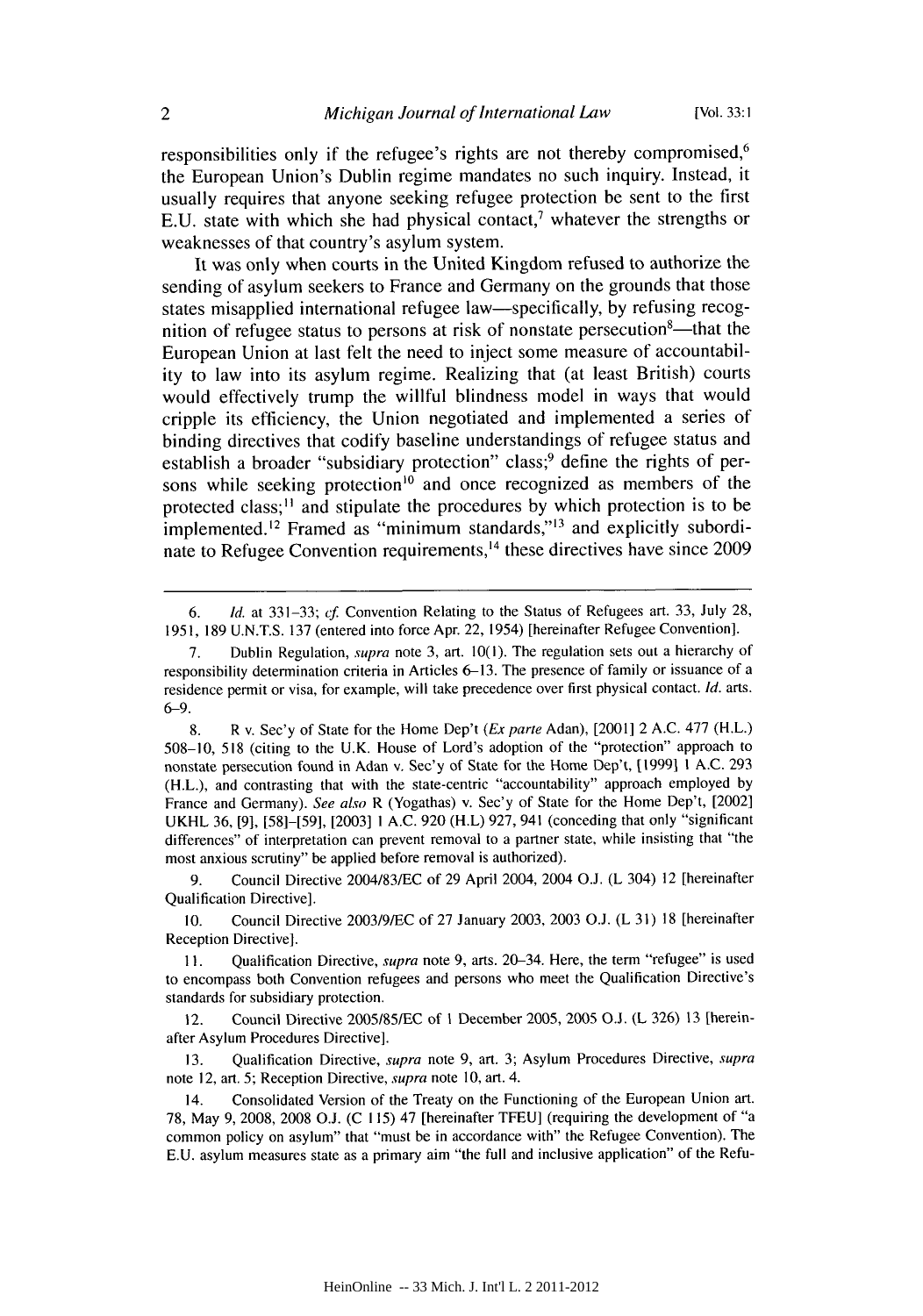been interpreted and applied by the Court of Justice of the European Union  $(CJEU).$ <sup>15</sup>

If these directives faithfully implemented international refugee law-or at least, if the CJEU rendered interpretations that forced conformity between the directives and international standards—then the Dublin regime could be lawfully implemented. This is because, while international law allows each individual to determine for herself where to *engage* the protection process (based on accessibility, an assessment of safety, or simply personal preference),<sup>16</sup> state parties are entitled to share-out among themselves the duty *to provide* protection.<sup>17</sup> So long as all persons defined as refugees at international law are treated as such, and all rights that accrue under international law are honored, an assignment of protective responsibility effected before a refugee is lawfully present is legally sound.<sup> $18$ </sup> In short, refugee law is not

15. As of mid-2011, the CJEU had rendered six decisions interpreting the E.U. asylum measures: Case **C-** 19/08, Migrationsverket v. Edgar Petrosian & Others, 2009 E.C.R. 1-00495 (addressing transfer time limits); Case C-465/07, M. Elgafaji & N. Elgafaji v. Staatssecretaris van Justitie, 2009 E.C.R. 1-00921 (interpreting "serious and individual threat ... by reason of indiscriminate violence"); Joined Cases C-175/08, C-176/08, C-178/08 & C-179/08, Abdulla & Others v. Bundesrepublik Deutschland, 2010 E.C.R. 1-01493 (addressing cessation of status); Case C-31/09, Bolbol v. Bevándorlási és Állampolgársági Hivatal, 2010 ECJ EUR-Lex LEXIS 315 (June 17, 2010) (addressing exclusion due to protection by a U.N. agency other than UNHCR); Joined Cases C-57/09 & C-101/09, Bundesrepublik Deutschland v. B & D, 2010 ECJ EUR-Lex LEXIS 950 (Nov. 9, 2010) (addressing exclusion due to crime or acts against U.N. principles); Case C-69/10, Diouf v. Ministre du Travail, de l'Emploi et de l'Immigration, 2011 ECJ EUR-Lex LEXIS 1449 (July 28, 2011) (addressing the right to an effective remedy). Eight more cases have been lodged for review: Case 493/10, heard with Case C-41 1/10; Case C-620/10; Case C-4/1 I; Joined Cases C-71/I **I** & C-99/1 **1;** Case C-175/11; Case C-179/11; and Case C-277/11. These cases can be accessed at http://eurlex.europa.eu/.

16. *See* U.N. High Comm'r for Refugees Exec. Comm. Conclusion No. 15 (XXX), *Refugees Without an Asylum Country,*  $\parallel$  h(iv) (1979), *available at http://www.unhcr.org/* 3ae68c960.html ("[A]sylum should not be refused solely on the ground that it could be sought from another State.").

17. *See* U.N. High Comm'r for Refugees Exec. Comm. Conclusion No. 74 (XLV), General *Conclusion on International Protection,* p (1994), *available at* www.unhcr.org/3ae68c6a4.html ("Acknowledg[ing] the value of regional harmonization of national policies to ensure that persons who are in need of international protection actually receive it **... ");** U.N. High Comm'r for Refugees Exec. Comm. Conclusion No. 85 (XLIX), *Conclusion on International Protection,*  $\parallel$  aa (1998), *available at http://* www.unhcr.org/3ae68c6e30.html (limiting lawful transfers to situations in which it is "established that the third country will treat the asylum-seeker (asylum-seekers) in accordance with international standards, will ensure protection against *refoulement,* and will provide the asylum-seeker (asylum-seekers) with the possibility to seek and enjoy asylum").

18. Once lawful presence is established (e.g., by admission to a process for refugee status verification), the Refugee Convention permits nonconsensual transfers only "on grounds of national security or public order" and following a formal legal proceeding. Refugee Convention, *supra* note 6, art. 32(l)-(2). *See generally* HATHAWAY, *supra* note 5, at 663-64.

gee Convention. See, e.g., Qualification Directive, supra note 9, pmbl. paras.  $2-3$ . The E.U. Charter of Fundamental Rights includes the right to asylum, "with due respect for the rules of" the Refugee Convention. Charter of Fundamental Rights of the European Union art. 18, Dec. 7, 2000, 2000 **0..** (C 364) 1.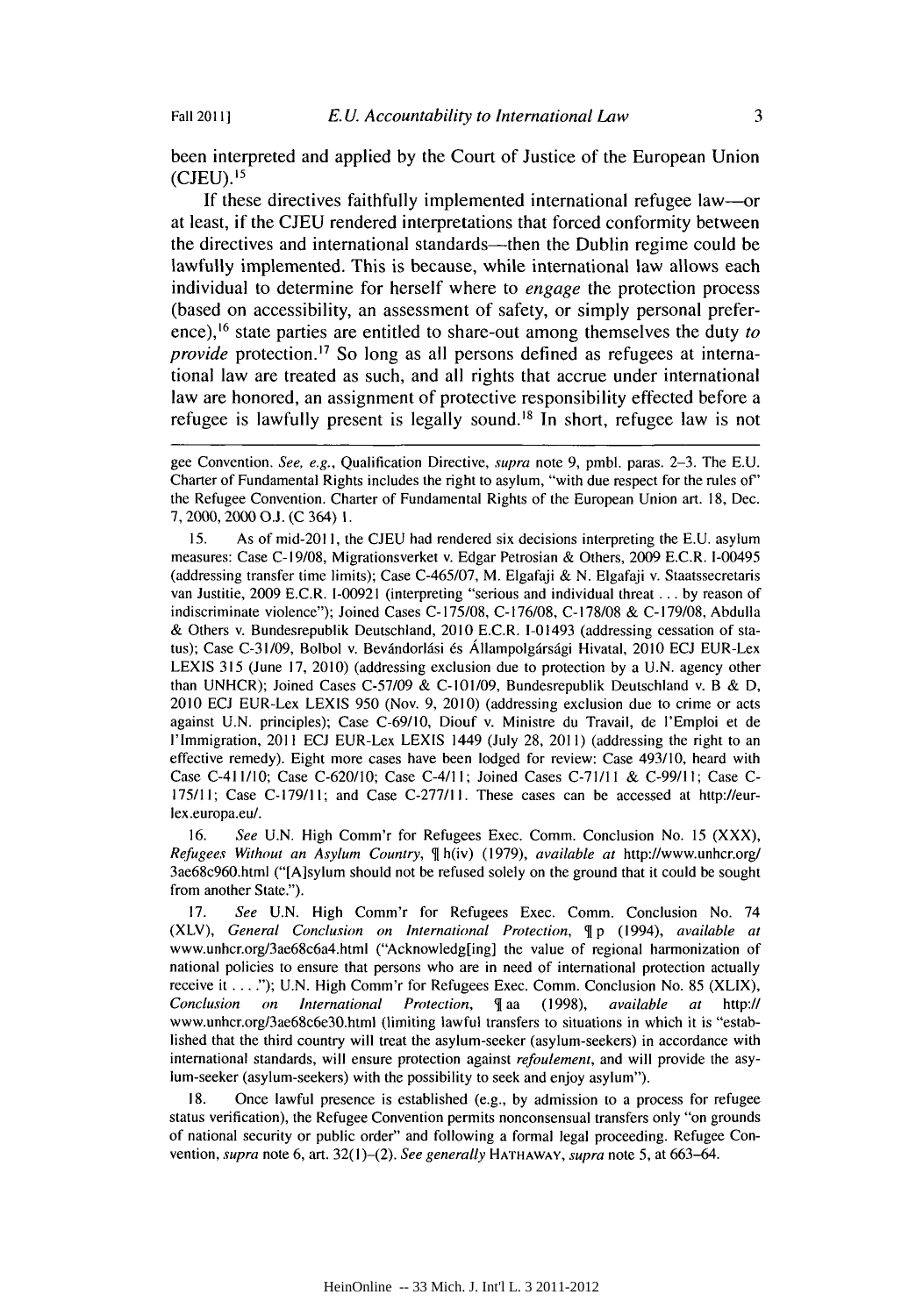immigration law. But neither does it authorize the expulsion of refugees to some other state on the simplistic basis that the other country is a site of "first arrival," or even that the destination country can be relied on not to send the refugee back to her country of origin *(non-refoulement)."9*

Despite the promise of accountability to international refugee law obligations suggested by the advent of binding directives and CJEU oversight, there are in fact major gaps between the European Union's minimum standards and international law, with the result that a proposed destination country meeting just these standards is not in fact a place to which a refugee may lawfully be removed. For example, the Qualification Directive purports to set a definition of the "membership of a particular social group" ground for refugee status that has no foundation in accepted understandings of the Refugee Convention, and which poses a real risk to the protection claims of women and members of sexual minorities; $2<sup>0</sup>$  it unlawfully authorizes the denial of *sur place* claims based on an applicant's own actions taken since filing a first asylum claim;<sup>21</sup> and it confuses the test for exclusion from refugee status with the grounds on which a genuine refugee may be denied the benefit of protection against *refoulement* under Article 33(2) of the Refugee Convention.<sup>22</sup> The Asylum Procedures Directive moreover purports effectively to amend the Refugee Convention's exclusion clauses by authorizing states to reject an application for perceived lack of cooperation<sup>23</sup> and obviates any meaningful notion of review or appeal by suggesting that member states need not allow rejected applicants to remain in their territory while appeals against negative decisions are pending.<sup>24</sup> Yet states have shown marked reluctance to amend the directives in order to bring them into line with international law.<sup>25</sup>

25. The Hague Programme of the European Council called for the proposal of a second phase of asylum measures by 2010. The European Commission tabled revised versions of the four main laws in 2008-2009. The recast Qualification Directive, while an improvement in some regards, would not redress the main misinterpretations of the refugee definition. Proposal for a Directive of the European Parliament and of the Council on Minimum Standards for the Qualification and Status of Third Country Nationals or Stateless Persons as Beneficiaries of International Protection and the Content of the Protection Granted, arts. 7, **10(1)(d),** 14(4), COM (2009) 551 final (Oct. 21, 2009). The recast Qualification Directive was adopted by the European Parliament on October 27, 2011; final adoption by the Council of the European Union is expected by the end of 2011. European Parliament Legislative Resolution of 27 October 2011 on the Proposal [COM (2009) 551], EUR. PARL. Doc. P7 TA (2011) 0469; Press Release 16042/1 **I,** Council of the Eur. Union, 3121st Council Meeting, Justice & Home Affairs, Luxembourg 27 & 28 October 2011, at 14, available at http://www.consilium.europa.eu/ uedocs/cms\_data/docs/pressdata/en/jha/125749.pdf.

<sup>19.</sup> See infra notes 34-35.

<sup>20.</sup> See Qualification Directive, supra note 9, art.  $10(1)(d)$ .

<sup>21.</sup> See Qualification Directive, *supra* note 9, art. 5(3).

<sup>22.</sup> See Qualification Directive, *supra* note 9, art. 14(4).

<sup>23.</sup> *See* Asylum Procedures Directive, supra note 12, arts. 12(6), 20(1).

<sup>24.</sup> *See* Asylum Procedures Directive, supra note 12, art. 39(3).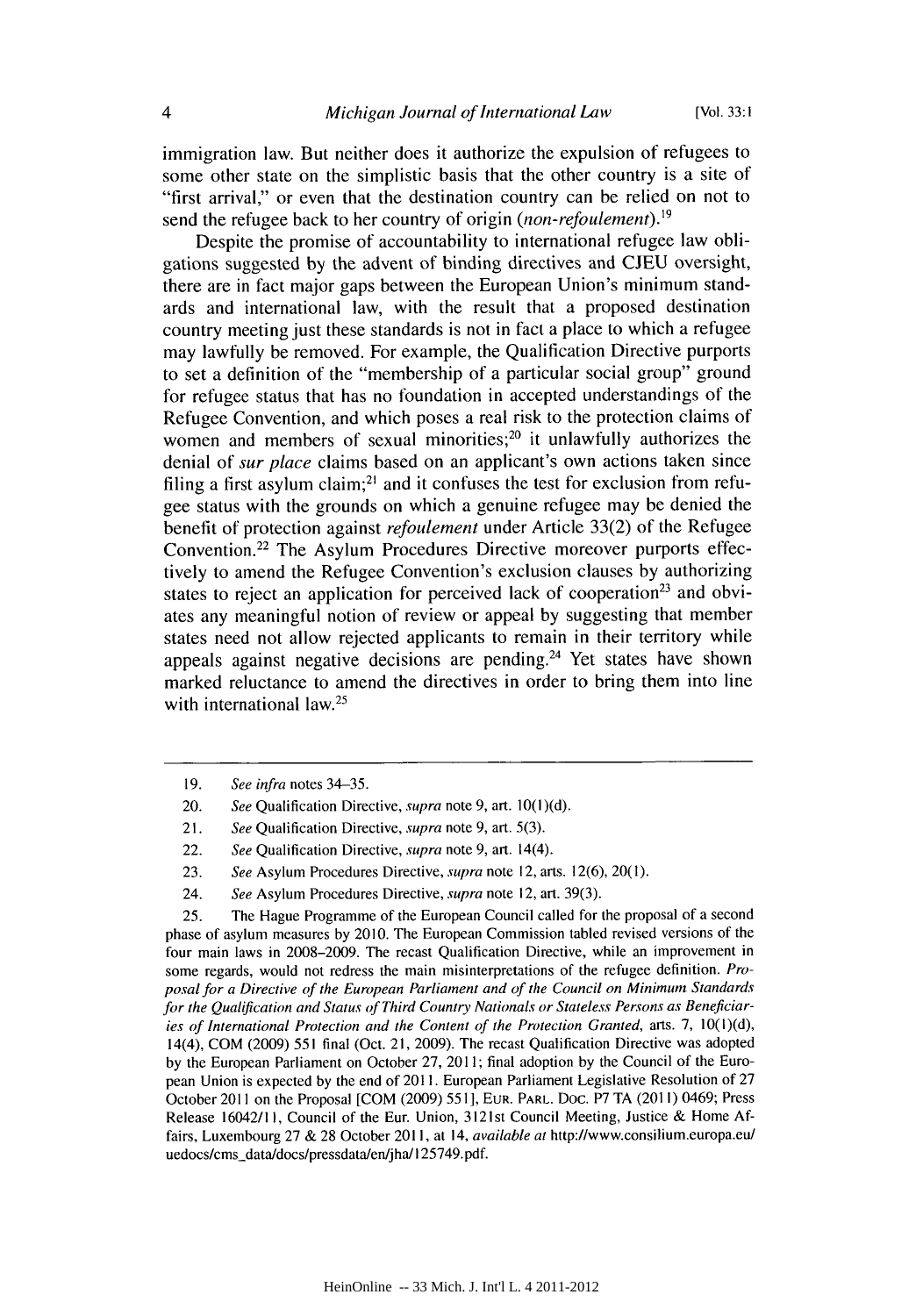Fall 20111]

It is also doubtful that the supervisory role of the CJEU can be counted on to remedy the accountability deficit. Most fundamentally, the CJEU has the power only to interpret the minimum standards, not to revise them. It may moreover acquire jurisdiction over an individual case only by way of a reference action from a court in one of the member states.<sup>26</sup> The jury is also still out on how determined the CJEU will be to ensure the fidelity of European norms to the rules of public international law. The court has clearly stated its commitment to the primacy of international refugee law in understanding the nature of E.U. directives,  $27$  and has, for example, ruled that mere membership in a listed terrorist organization does not justify exclusion from refugee status. 28 But it has also adopted a highly decontextualized understanding of the exclusion from refugee status of persons in receipt of U.N. protection, $29$  and endorsed the legally unsound notion that individuals may be compelled to accept "protection" from nonstate actors in their country of origin.<sup>30</sup> The record to date, then, can only be described as mixed.

Most fundamentally, the fidelity of the European asylum regime to international refugee law remains compromised by the misguided yet unquestioned assumption that refugees may be shunted about nearly at will. True, the European Court of Human Rights has for many years constrained refugee removals by reliance on the prohibition of exposure to torture or to inhuman or degrading treatment or punishment $31$ —including a recent

27. Joined Cases C-175/08, C-176/08, C-178/08 & C-179/08, Abdulla & Others v. Bundesrepublik Deutschland, 2010 E.C.R. I-01493,  $\frac{m}{12}$  52–53 (noting the Qualification Directive was adopted, inter alia, "to guide the competent authorities of the Member States in the application of" the Refugee Convention).

28. Joined Cases C-57/09 & C-101/09, Bundesrepublik Deutschland v. B & D, 2010 **ECJ** EUR-Lex LEXIS 950, **1** 89 (Nov. 9, 2010).

29. Case C-31/09, Bolbol v. Bevándorlási és Állampolgársági Hivatal, 2010 ECJ EUR-Lex LEXIS 315,  $\int \int \int$  49-53 (June 17, 2010). In this decision, the CJEU limited exclusion under Article 1(D) to persons who had actually registered for U.N. Relief and Works Agency assistance, taking no account of the intention of the Convention's drafters to avoid a diaspora of Palestinians. *See, e.g.,* El-Ali v. Sec'y of State for the Home Dep't, [2002] EWCA (Civ) 1103, [70], [2003] 1 W.L.R. 95, 125 (Eng.). Critically, the CJEU made no reference to the extensive body of refugee case law or scholarship before deciding this highly complex issue.

30. *Abdulla*, 2010 E.C.R. I-01493,  $\int \int \int \int 74-76$ . But as observed in the English Court of Appeal, "I see force also in the point . . . that protection can only be provided by an entity capable of being held responsible under international law." Gardi v. Sec'y of State for the Home Dep't, [20021 EWCA (Civ) 750, [37], [2002] 1 W.L.R. 2755, 2766 (Keene L.J.) (Eng.), *vacated on jurisdictional grounds,* [2002] EWCA (Civ) 1560, [2002] **1** W.L.R. 3282 (Eng.).

31. *See, e.g., Saadi v. Italy, App. No.* 37201/06, 49 Eur. H.R. Rep. 730,  $\P$  125 (2008).

Disagreement on whether and how to amend the Asylum Procedures Directive is so pronounced that the Commission discarded its initial effort and presented a new proposal in June 2011. *Amended Proposal for a Directive of the European Parliament and of the Council on Common Procedures for Granting and Withdrawing International Protection Status (Recast),* COM (2011) 319 final (June 1,2011).

<sup>26.</sup> Courts in the member states may ask the CJEU to rule on questions of interpretation of E.U. law that arise during cases. TFEU, *supra* note 14, art. 267. Otherwise, the jurisdiction of the E.U. courts is largely limited to actions brought by or against the E.U. institutions themselves. *Id.* arts. 256, 258-260, 263-266, 268-273.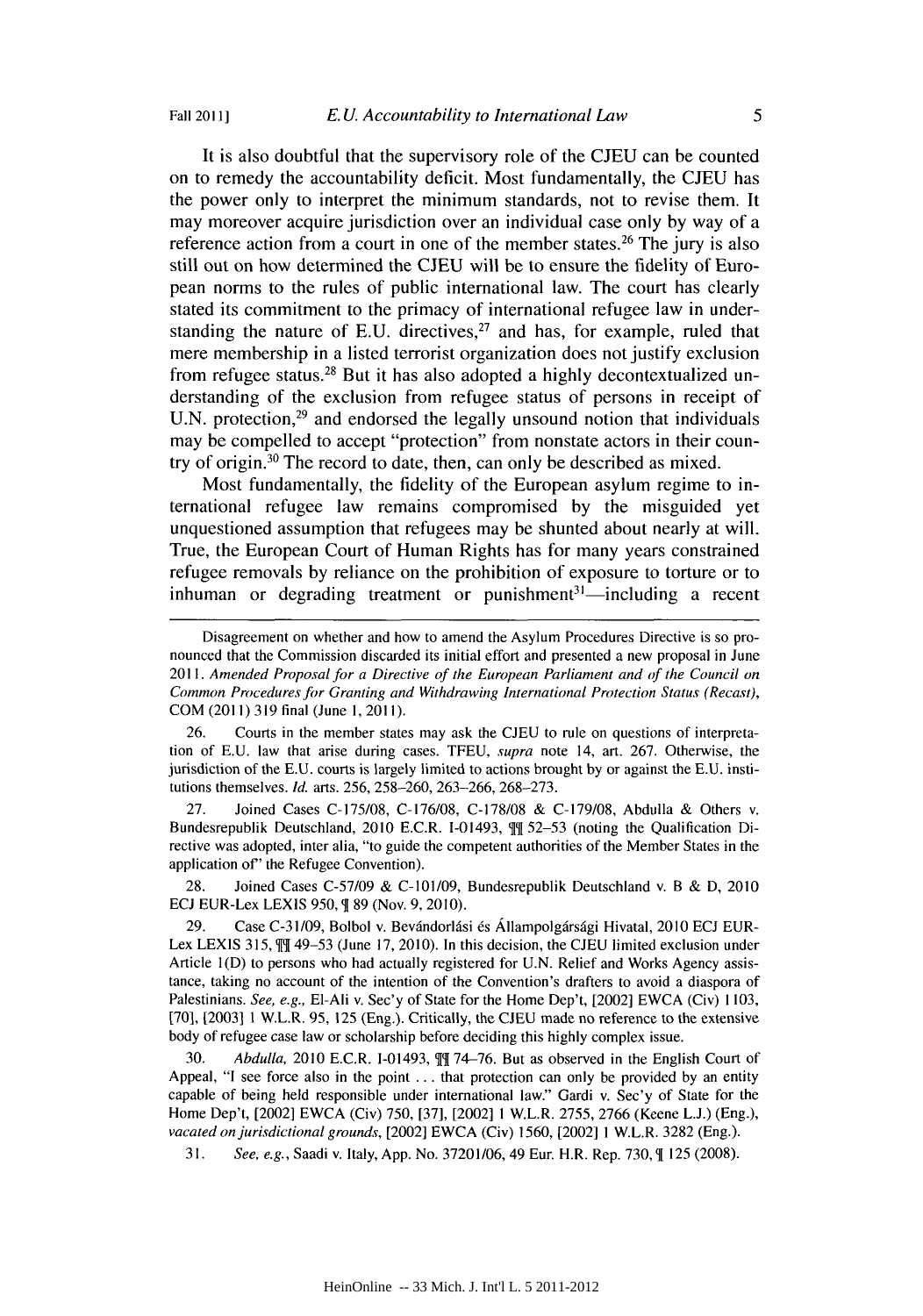decision insisting that subjection to dire economic conditions abroad may meet that test.32 But the continuing effort to "shoe horn" respect for refugee law norms into the limited jurisdiction of the European Convention on Human Rights<sup>33</sup> may actually be indirectly (if inadvertently) responsible for the pervasive belief in Europe that no more than minimal constraints (specifically, risk of *refoulement* or torture or cruel or inhuman treatment) restrict the authority of states to force refugees away.

In truth, as the High Court of Australia has recently made clear, respect for the duty of *non-refoulement* is only one part of the inquiry mandated by international refugee law:

[A sending state], as a party to the Refugees Convention and the Refugees Protocol, is bound to accord ... the rights there identified. Those rights include, but are by no means limited to, rights relating to education, the practice of religion, employment, housing and access to the courts. If ... the only relevant inquiry ... is whether, as a matter of fact and regardless of legal obligation, there is a real risk that a person who is given refugee status in the country to which he or she is taken will be expelled or returned to the frontiers of a territory where that person's life or freedom would be threatened on account of a Convention reason, that person may have none of the other rights which [the sending state] is bound to accord to persons found to be refugees.34

This principled duty to ensure the internationally guaranteed rights of refugees delimits the scope of state authority to share the responsibility to protect:

The Refugees Convention is a pact between states. If [one country] decides not to process claimants to refugee status onshore, it must tell the other states who are parties to the Refugees Convention that it will process claimants offshore in places where the same standards apply. The same standards include not only the right of nonrefoulement pursuant to Art[icle] 33 but many other rights such as

<sup>32.</sup> MSS v. Belgium & Greece, App. No. 30696/09, 53 Eur. H.R. Rep. 28, T 263 (2011) (noting the applicant's destitution due to official inaction, the "prolonged uncertainty" of his situation, and "the total lack of any prospects of his situation improving" gave rise to a violation of Article 3 of the European Convention on Human Rights (ECHR)).

<sup>33.</sup> The court has occasionally prohibited expulsion on grounds other than the ECHR's Article 3 prohibition on torture or inhuman or degrading treatment, albeit not in cases concerning refugee claims. See e.g., Boultif v. Switzerland, 2001-IX Eur. Ct. H.R. 119,  $\mathbb{M}$  55-56 (holding that Article 8's protection of family life prevented the expulsion of an Algerian national convicted of a crime but married to a Swiss citizen). British jurisprudence suggests that articles other than Article 3 can indeed prohibit expulsion if a "high threshold test" is satisfied. *See* R (Ullah) v. Special Adjudicator [2004] UKHL 26 [49]-[50], [2004] 2 A.C. 323 (H.L) 362 (Lord Steyn).

<sup>34.</sup> *M70/2011 v Minister for Immigration & Citizenship* (2011) 280 ALR 18 \line (Austl.).